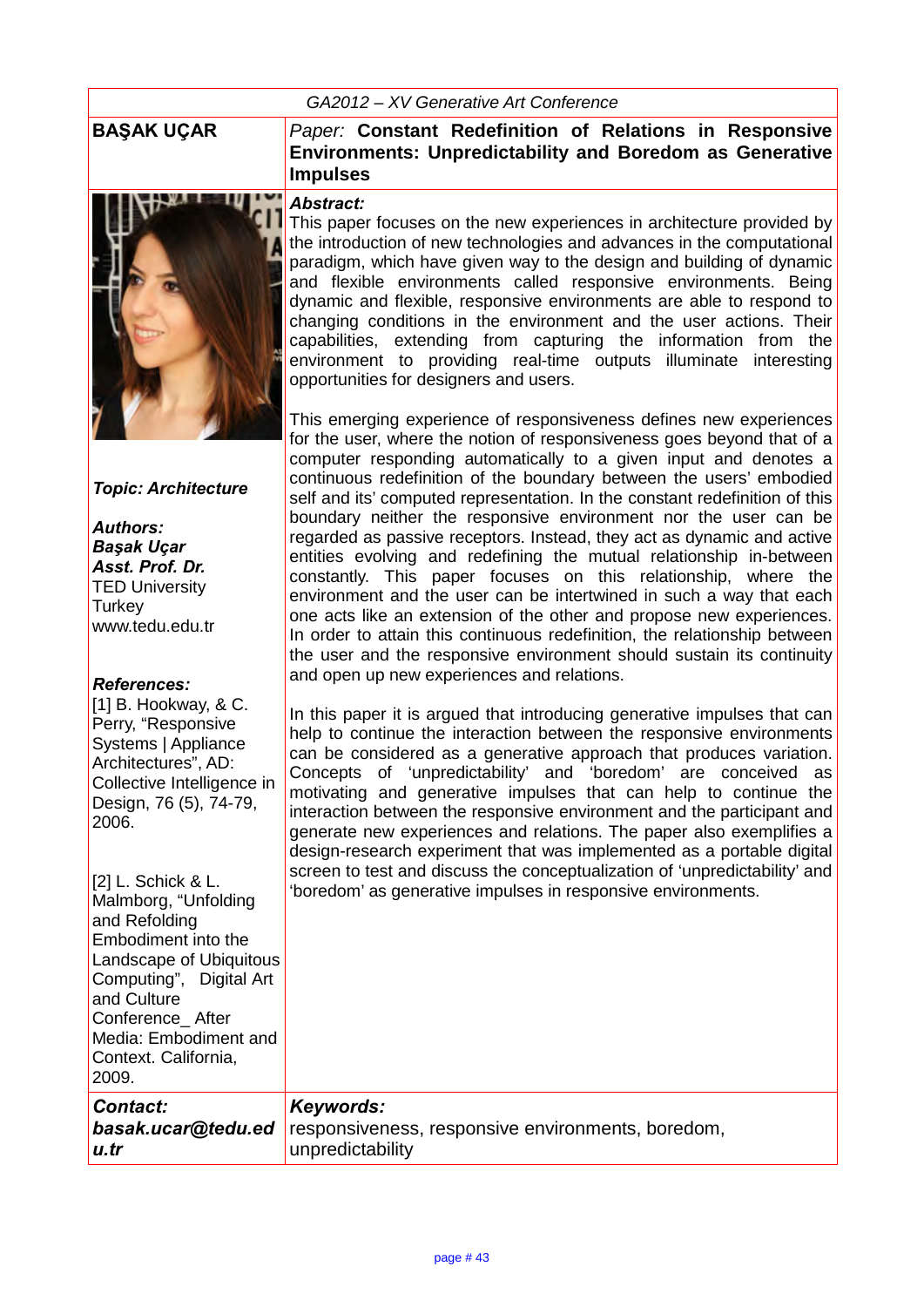# **Constant Redefinition of Relations in Responsive Environments: Unpredictability and Boredom as Generative Impulses**

**Asst. Prof. Dr. Başak Uçar** *Department of Architecture, TED University, Ankara, Turkey e-mail: basak.ucar@tedu.edu.tr*

## **Abstract**

This paper focuses on the new experiences in architecture provided by the introduction of new technologies and advances in the computational paradigm, which have given way to the design and building of dynamic and flexible environments called responsive environments. Being dynamic and flexible, responsive environments are able to respond to changing conditions in the environment and the user actions. Their capabilities, extending from capturing the information from the environment to providing real-time outputs illuminate interesting opportunities for designers and users.

This emerging experience of responsiveness defines new experiences for the user, where the notion of responsiveness goes beyond that of a computer responding automatically to a given input and denotes a continuous redefinition of the boundary between the users' embodied self and its' computed representation. In the constant redefinition of this boundary neither the responsive environment nor the user can be regarded as passive receptors. Instead, they act as dynamic and active entities evolving and redefining the mutual relationship in-between constantly. This paper focuses on this relationship, where the environment and the user can be intertwined in such a way that each one acts like an extension of the other and propose new experiences. In order to attain this continuous redefinition, the relationship between the user and the responsive environment should sustain its continuity and open up new experiences and relations.

In this paper it is argued that introducing generative impulses that can help to continue the interaction between the responsive environments can be considered as a generative approach that produces variation. Concepts of 'unpredictability' and 'boredom' are conceived as motivating and generative impulses that can help to continue the interaction between the responsive environment and the participant and generate new experiences and relations. The paper also exemplifies a designresearch experiment that was implemented as a portable digital screen to test and discuss the conceptualization of 'unpredictability' and 'boredom' as generative impulses in responsive environments.

## **1.Introduction**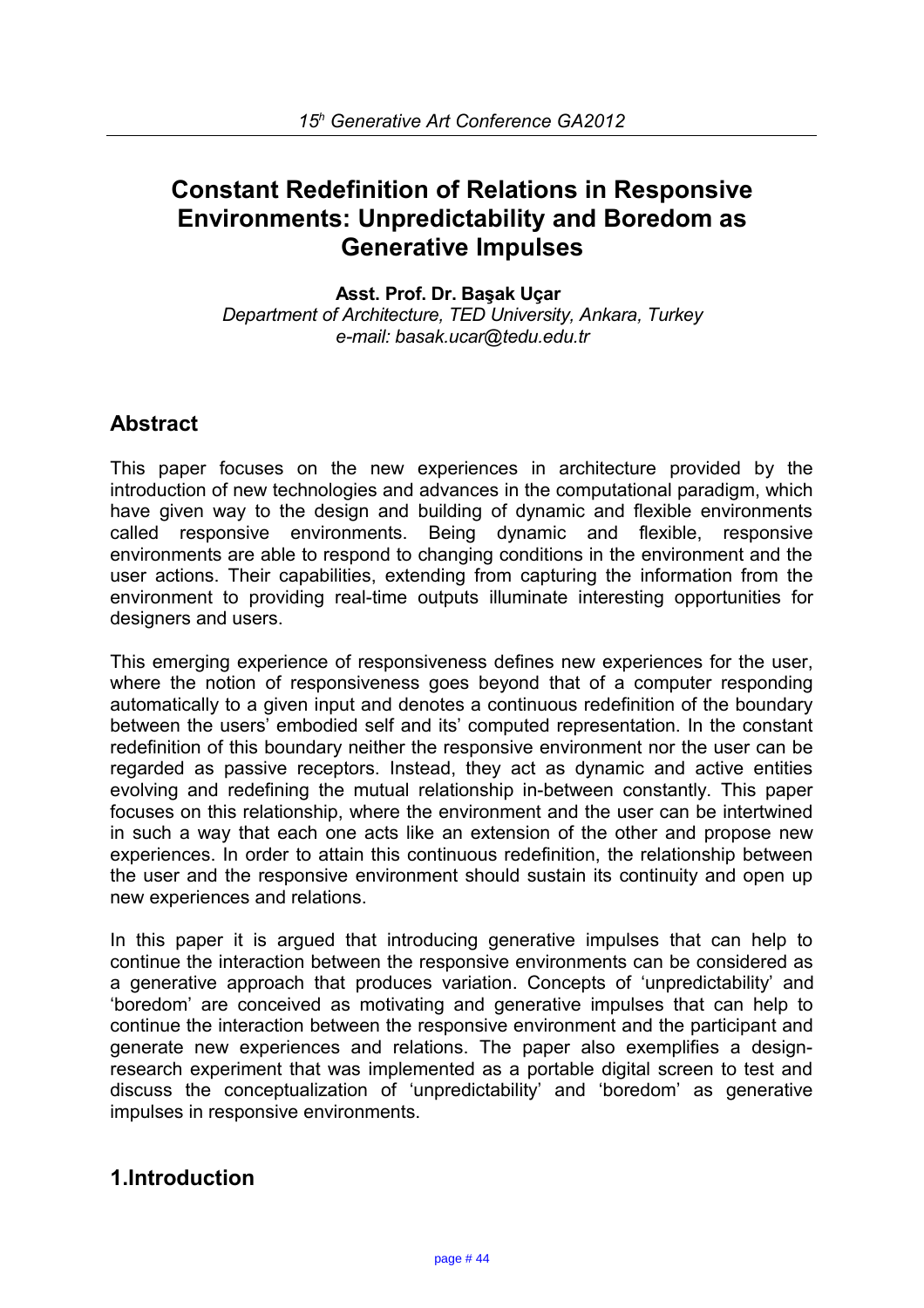Architecture and the built environment have close relationships with several research fields such as technology, science, engineering and philosophy and are directly or indirectly affected by the developments in these fields. Advances in communication and information technologies, as well as recent developments in computer technology, material research and sensor networks influenced the definition of built environments and hence altered the architectural design practice. In the light of emerging progresses in these fields, built environment has been redefined to address dynamic, flexible and responsive qualities that bring forth new reflections on architecture. The idea of responsiveness is one of these reflections on architecture, which calls for the participation of the human and the machine in the definition of the responsiveness of the environment.

Parallel to the technological advances, the changes in social, economic, cultural, and technological contexts have also affected the experience of the environment. They resulted in intellectual transformations, and have altered the way participants experience the environment, which led to the conception of responsive environments as a design and research field in the recent decades. These environments enable to share and exchange information between different parties such as machines, participants and environment and introduce a new mode of communication and interaction. Experience of this updated interaction defines new experiences for the human and challenges the design of built environments.

## **2.Responsiveness and the Experience of Responsive Environments**

The idea of responsiveness and being responsive to the changing circumstances has significant reflections on built environment and hence on architecture. The ability of the environment to alter its form and reflect the environmental conditions is related with the concept of responsive architecture and has gained significant importance in the last decades, especially with the application of computational tools and strategies in the design and construction of built environments. [1] Nicholas Negroponte provides the initial definition of responsive architecture and states that responsive architectures are ''a class of architecture or building that demonstrates an ability to alter its form, to continually reflect the environmental conditions that surround it." [1] Parallel to the definition of Negroponte, recent examples of responsive architectures make use of computer technologies to reflect the changing relations and conditions. Through the use of computers and computational theories, the proposed environment/system becomes sensitive to changes in the information and responds to the data received from the participant and the environment.

Definition of the responsiveness through computer technologies gives the environment the ability to trace and respond to the changing conditions or stimuli from different sources: the participants, environment, and system. Computer technologies are made use of to include the computational behavior at any phase of the interaction process such as gathering information from the environment, processing the gathered information or providing a response to the environment.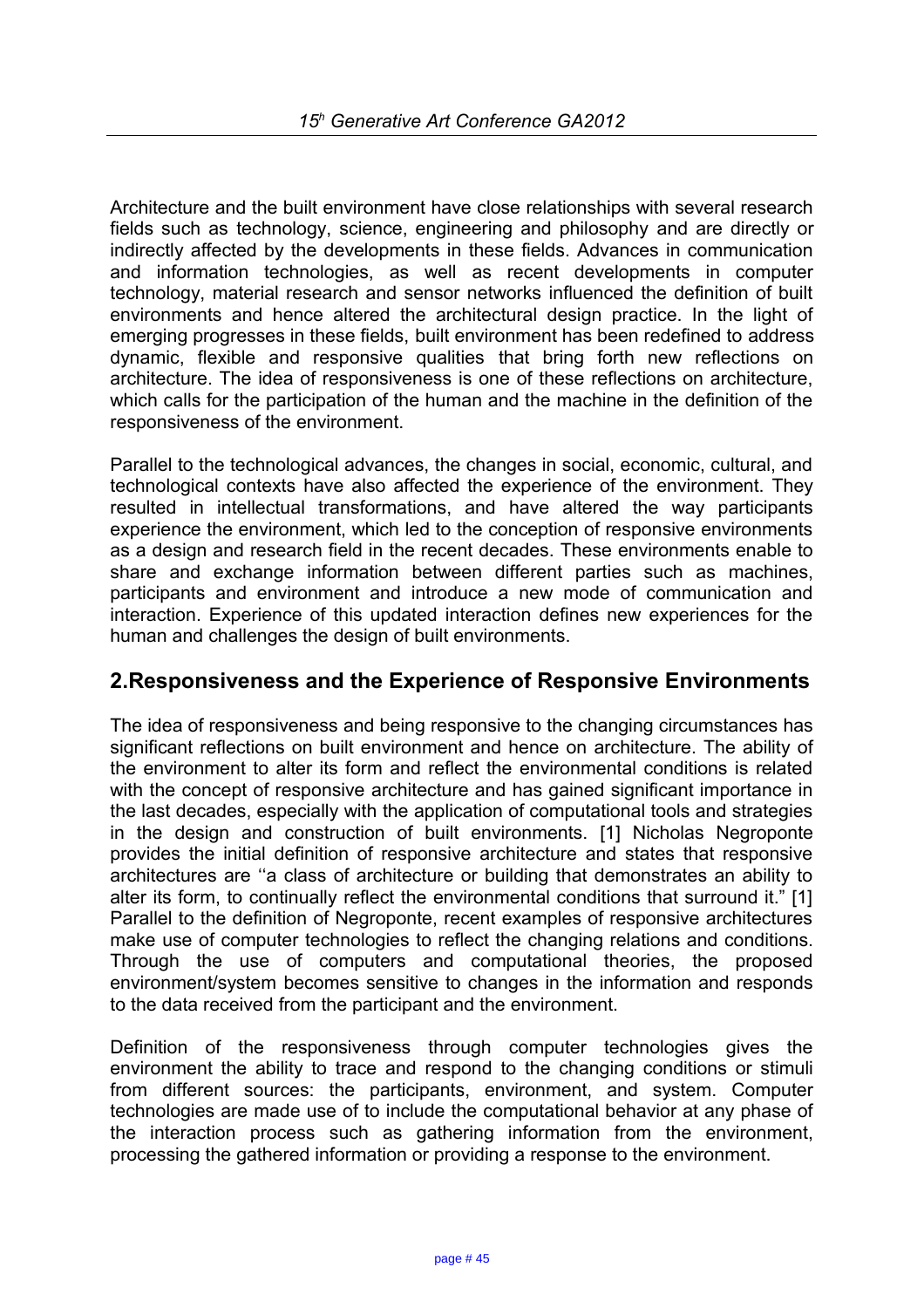Through the use of sensors, actuators, processors and various control theories, the environment gains the ability to simultaneously scan, process and provide the already defined counteraction of the data that is present at the environment or sent to it. [2] This advanced communication between the participant and the environment defines new spatial experiences and provides the desired compatible, effective and dynamic performance of the environment. The advanced communication enabled through the use of machines equipped with real-time processing technologies allows the environment to attain the desired adaptability and harmonious interaction between different parties, which is called the responsiveness of the environment. The responsive systems also enable the interaction between the participant and the environment and define the response of the environment to the changing conditions, social interactions and behavior of the participants.

The interaction between the participant and the system has evolved into a reciprocal relationship in the emerging examples of responsive environments, where each party involved in the interaction process respond to each other and redefine themselves. In their reciprocal relationship both the human participant and the system are considered as active and dynamic entities rather than passive receptors. They participate in the interaction process, affect the other parties and are affected from them. Through the spatial and technical systems employed in the system, the responsive environment acts like a translator and provocateur of certain experiences of feelings, emotions, behaviors, or states. In this manner, the experience and response of the participant and is detected and delivered both to the environment and to the other parties involved in the interaction process.

Engagement of the parties in the interaction process alters and redefines the relationships in-between and affects the definition of the environment. In this redefined environment, the participant can be considered as proactive parties as they are affected from the others and also from the environment. Extended into the responsive environment, these proactive parties enable the definition of more dynamic environments, which trigger the interactions between the machines, participants, their environment and wider networks of relations affecting them.

## **3.Extension of Relations into the Environment**

The search for responsive environments that search for the extension of the parties on each other can be traced back to 1950s and 1960s, where Cedric Price and Gordon Pask provided the initial examples. However, in the last decades there is a remarkable increase in the number of studies that aim to attain the responsiveness through the use of technological advances such as ubiquitous computing, sensor systems, smart materials and textiles. These tools and strategies contribute to the definition and experience of the changes in the environment through the use of different interfaces, operating systems, and sensor-network technologies and enable the extension of the participants into the environment in different ways. [3]

Equipped with these systems and network technologies, these environments enable the interplay between the parties of interaction. Since the participants are interlaced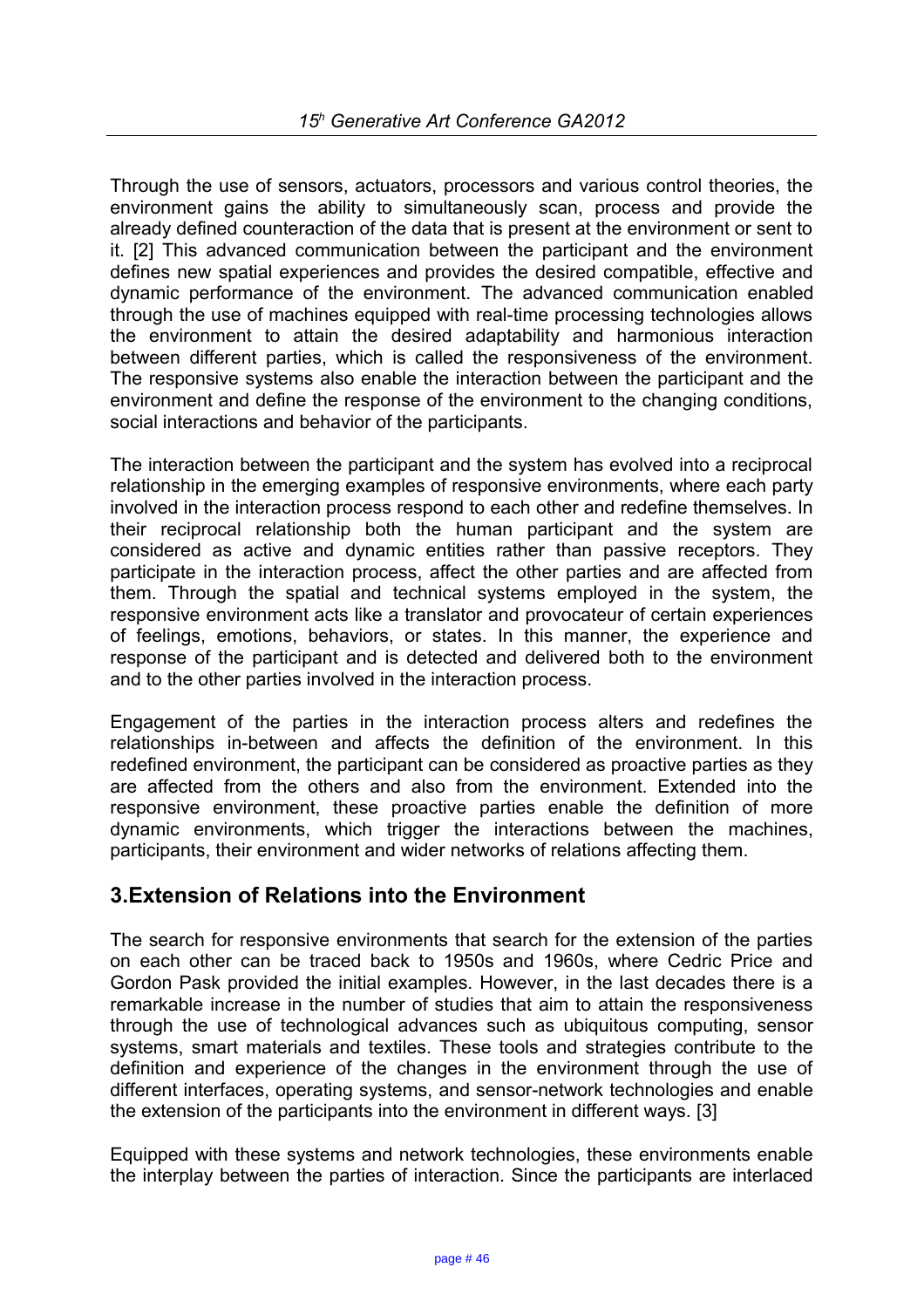with the responsive interfaces and do not conceive the location and the working principles of the responsive interface at first sight, the proposed experience becomes unpredictable for the participants.

In the recent examples of responsive environments, the participants do not only interface but rather interlace with technology as they interact with the responsive systems and network technologies embedded into the environment. [4] As the participants and the technology are weaved together, the relationships between the participants, physical and social environment and the responsive system can be projected and extended into the environment. The interaction between them provokes the network of relations, defines new experiences for the participant and promises new concepts of built environment.

In this interplay, the participant can also be equipped with these systems and network technologies, which are integrated into the environment or located on the human body. Wearable technologies such as of head-mounted displays, digital technology, auditory displays, and body tracking technologies or smart textiles add computational and communicational capabilities to the parties of interaction and enable their active participation. [5] In the interaction process making use of wearable technologies, the coupling of the technology, human and the environment is defined through the responsiveness of the environment. Their coupling allows the participant and also the responsive environment to affect and be affected from the information provided through the interaction process. The connectivity between the parties and the responsiveness of the environment leads to a composite experience, where each party is affected by the experience of the other. Therefore, it can be claimed that, conception of the human participant as being interlaced with the environment through computational devices introduces new experiences for the participant and influences the formation and definition of the built environment.

In this reciprocal relation, both the human participant and the environment are defined as being in continuous transformation as the relations redefined during the interaction affect them. The relations defined between the parties are extended into the environment and the mentioned technologies are refolding the embodiment of relations and sending back into the interaction process. [6] The refolded relations redefine and/or transform the participants and initiate new data input to the interaction process. In order to attain the continuum of this process, in the recent examples of responsive environments, it is focused on multiplicities of participants and relations rather than single and static entities, where each party is coupled with the other through the relations. The experiences of the participants alter simultaneously as new relations are defined between the environment, the participants and the responsive interface. This calls for the active involvement of the participants and the interface in the definition of responsive environment, which enables the continuum of the interaction.

## **4.Boredom and Unpredictability as Generative Impulses**

In order to experience the aforementioned transformations, the data exchange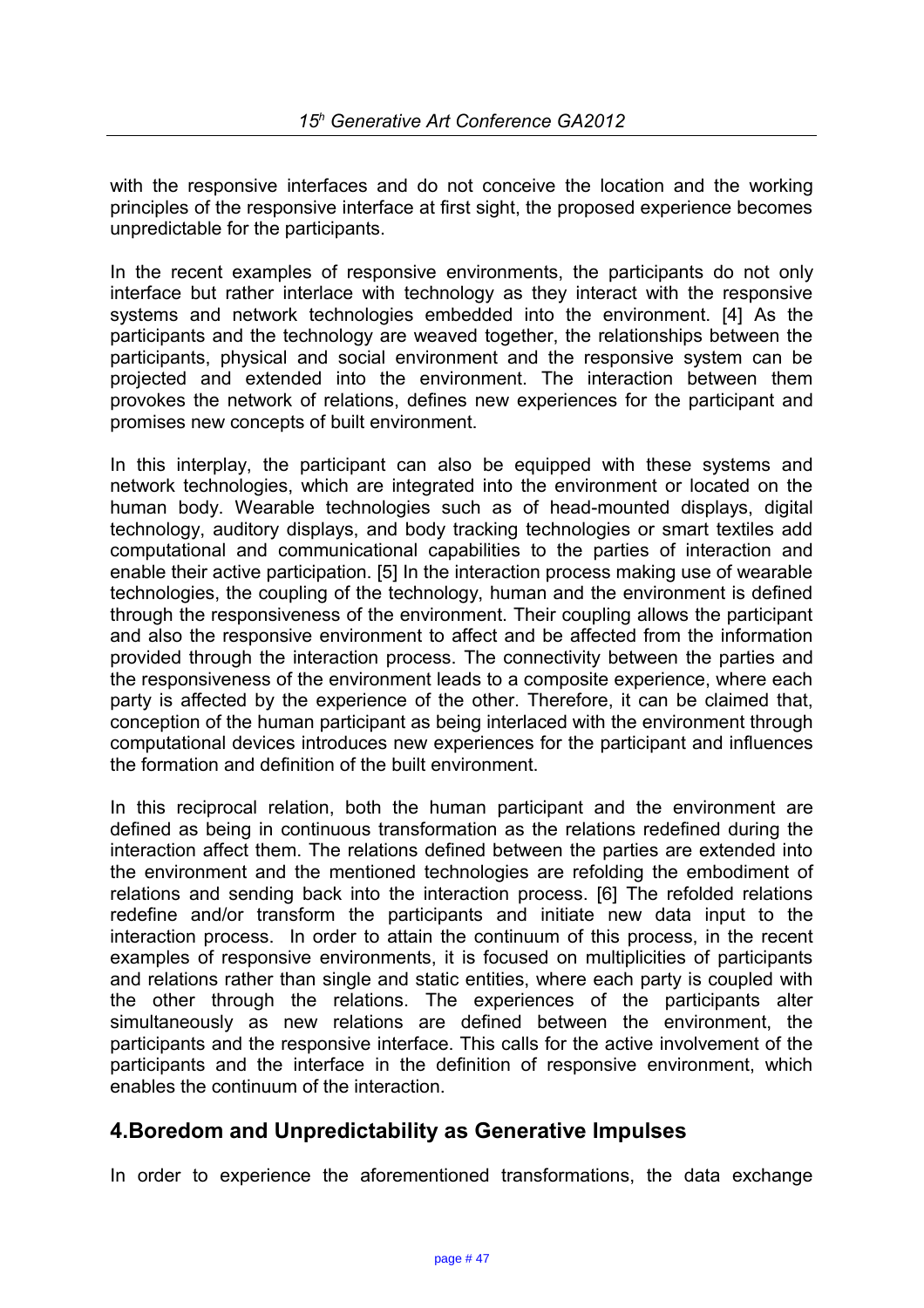between the participant and the environment as well as the type and process of interaction has to be defined in a competent and effective manner. This harmonious relation can be possible through the continuous transformation of the interaction between the participant and the environment and the data. Besides providing continuous data flow and responding to the interactions according to the relations embedded in the system, the responsive environment provides new expansions and experiences. However, when the responsive system responds to the similar data inputs with similar outputs during the interaction process, it acts as a passive element instead of a provoking one. In such a case, the continuous interaction between the environment and the participants may blur and lead to predictable and similar experiences, which do not inherit variation of experience and relations. Therefore, it is possible to claim that predictability and similarity of the interaction between the environment and the participants may define a monotonous relation for both parties and disrupt the continuity of the interaction.

The contribution of the unpredictability of the interaction to the responsiveness of the environment is the possibility of defining the variability of experiences and relations. It is the unpredictability of the variations in the interaction process, not the situation of the interaction and the environment that is out of control. In the design and definition of responsive environments, the concept of unpredictability can be conceived as a motivating aspect and a generative impulse for the variability of experiences defined by the responsive environment.

Since responsive environment is sensitive to the data received from the participant and the environment and reorganizes itself accordingly, the participant is provided with momentum, change and flow of action. Although, this circumstance seems to lack the experience of boredom at first sight, when highly intuitive systems were proposed or the interactive experience is repeated constantly, the participant may take a passive role. This passive condition may lead to boredom and loss of stimuli from the participant, which may result in the diminished or even totally disappeared continuity of interaction. However, boredom factor can be taken into account as a generative impulse for the responsive environment, which may trigger the relations and provoke the participants and the responsive system to actively participate in the interaction process.

The concept of boredom is commonly correlated with monotonous or repetitive activities [7] and with the dominance of unpleasantness, constraint, and repetitiveness. [8] Emphasizing its negative aspects, most of these definitions and descriptions underline that it is an individual experience and perception either of a situation or time interval. Susan M. Shaw defines boredom as 'a state of under-stimulation, under-arousal, lack of momentum, or a lack of psychological involvement associated with dissatisfaction in the task situation'. [9] Psychoanalyst Ralph Greenson emphasizes the dependence of boredom on the experience of time and relates this feeling to the existence of a sense of emptiness, a passive attitude and a distorted sense of time in which time seems to stand still. [10] In fact, the correlation of time and boredom is a common approach in the studies about defining and describing boredom.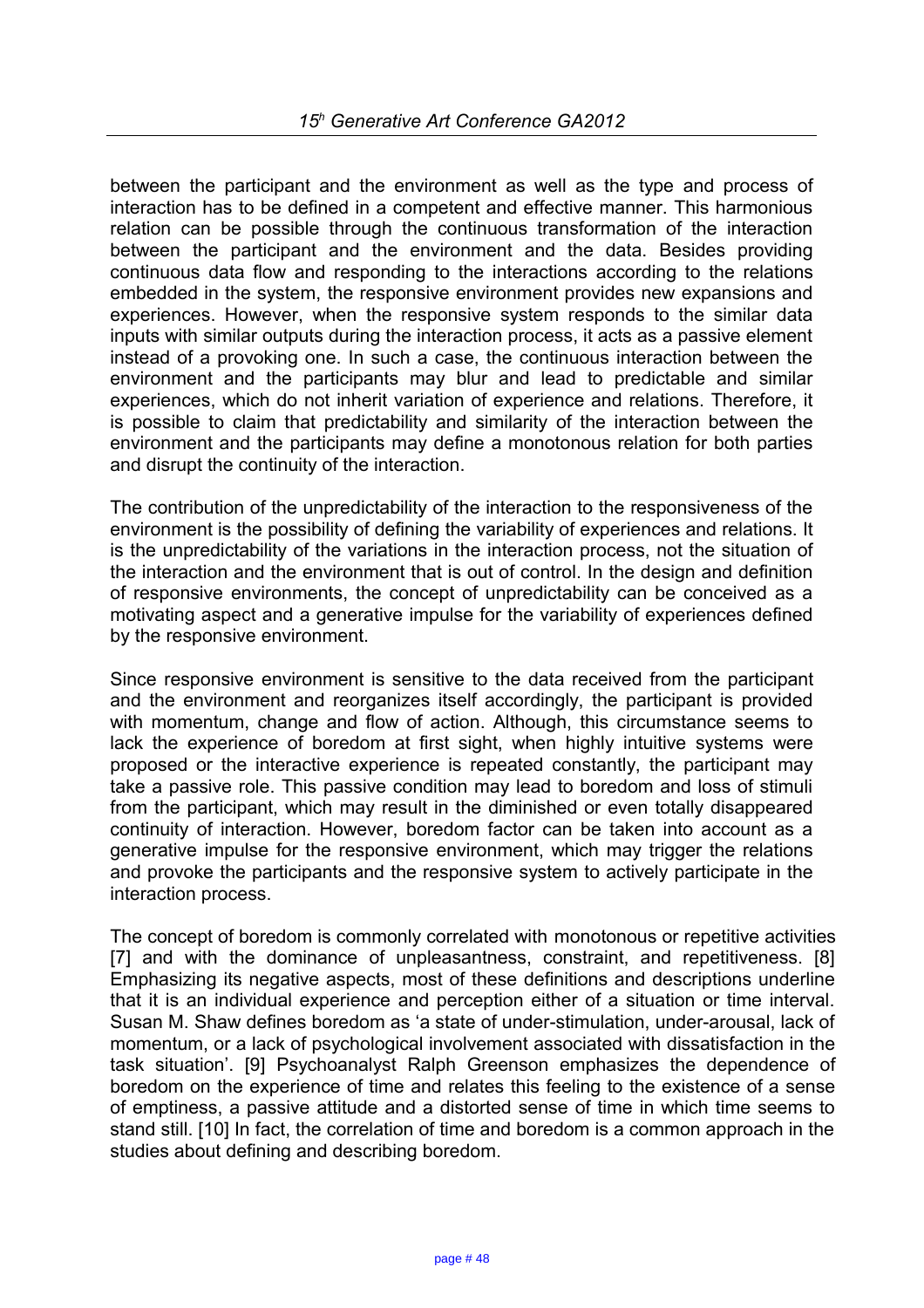Another approach that emphasizes the relation between boredom and time is claimed by Heidegger. Heidegger defines boredom as a special fundamental mood related to the relationship between being and time. [11] Considering the relation between time and boredom, Heidegger differentiates between the experiences of boredom considering the individuals' elapsing the time, and provides three different levels of boredom; *becoming bored by*…, *being bored with*... and *profound boredom*. [11] These three different levels of boredom the time is not identified as the actual length of the time, but instead the individuals' experience of that specific time.

All these definitions underline the characteristics of a primarily negative state, which can be considered as an important factor affecting various aspects of a person's life. However, even though boredom is certainly associated with several negative effects, it can also provide positive motivation for experiencing new possibilities. Since boredom is considered as an indication of insufficient concentration or failure, boredom can provide signal for revising the situation, performance or concentration and have an adaptive role on the individual. [12] Therefore, boredom condition can be welcomed at certain circumstances as it inherits a potential of positive reinforcement and impetus. In responsive environments, the relation between the boredom proneness level and the continuity of the experience can also be approached with a similar attitude and the boredom factor can be considered as a generative impulse that triggers the relations defined between the parties of interaction and the responsive environment.

An early example of responsive environment that conceptualizes the experience of boredom as a provoking input is the MusiColor machine designed by Gordon Pask. Constructed in 1953, MusiColour machine was designed as a performance system reacting to the auditory input from the human performer in a concert. [13]





*Figure 1 (Left): The control system of MusiColor Machine. [13] Figure 2 (Right): Diagram of MusiColour machine. [14]*

The machine that actively participated in the performance sensed the sound produced by the performers (musicians) and regarded them as inputs from the environment. [15] Processing these inputs, the machine responds to the environment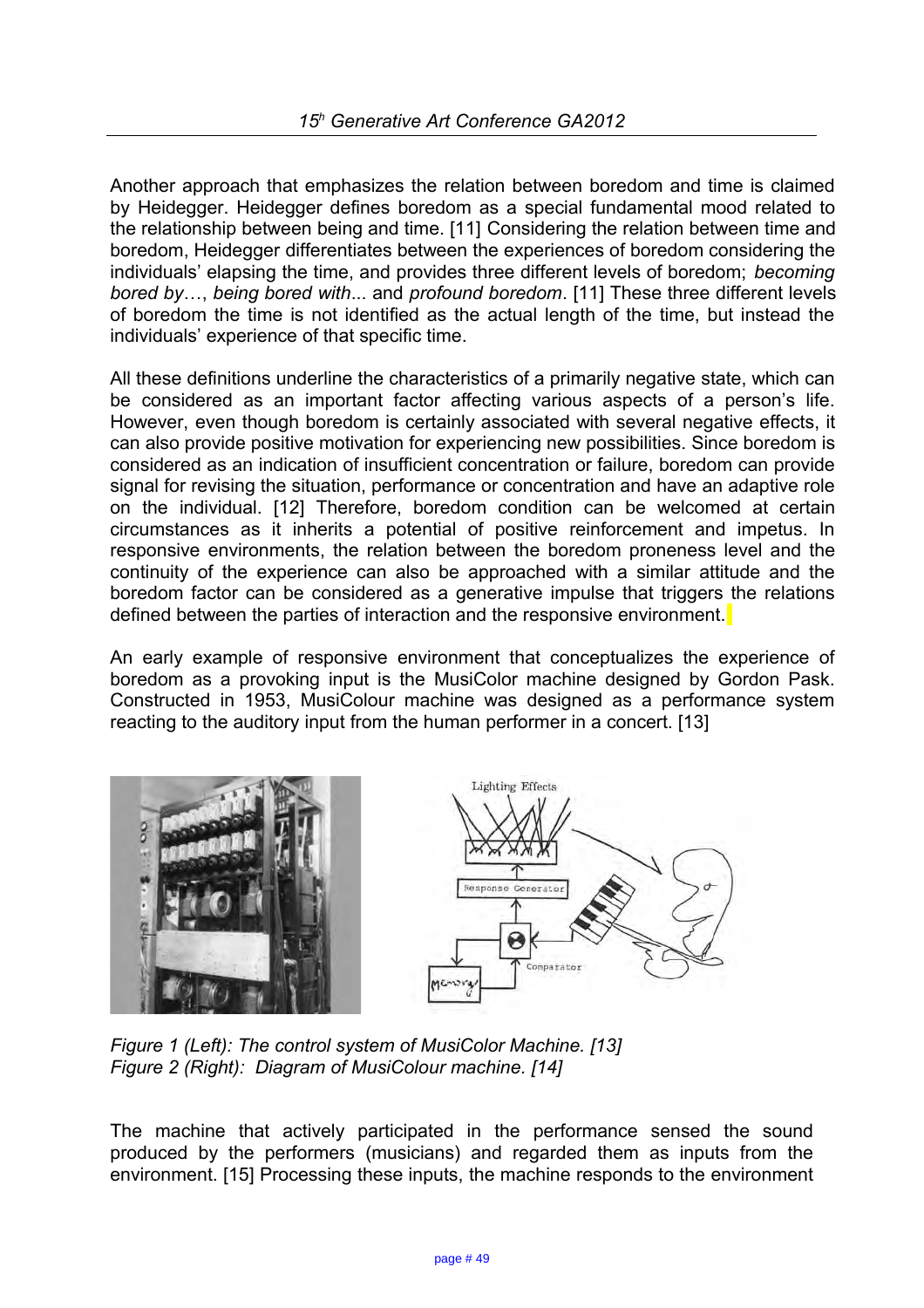and the performers with lights in different colors flashed with different rhythms. [15] However, if the machine recognizes that it responds (flashes lights) in the same manner for a specific period of time, it gets bored and changes the flashing-pattern. In doing so, it alters the mode it determined for reacting the input (sound) driven into the environment and machine by the performers. [15] It is assumed that, these alterations in the flashing pattern will stimulate the performers with strange and unexpected experiences, which may encourage them to change the way they performed. [16]

In addition, if the rhythm and the inputs gathered from the environment are too continuous, or the frequency range is too consistent, the machine again gets bored and searches for other frequency ranges. It only responds to the performance when it traces those desired frequency ranges or a change in the inputs provided by the performer. [13] Therefore, through responding to a certain frequency range until it gets bored and searching for other possibilities for different interactions or rearranging and changing its flashing-patterns for increasing the stimulation, the MusiColour is regarded as an on-stage participant for the performance. [13]

In relation to the research on responsive environments and the concept of boredom, a test platform is proposed, which enables to discuss the interaction process between the participant and the responsive system. The proposed structure is a surface that is composed of several panels having groups of LEDs. These LEDs are activated through the interaction of the participant with the surface, which provides data for the system through the sensors embedded in the surface. The sensors are sensitive to the existence of an object, which provides visual and aural outputs. Each sensor controls a group of LEDs, which are affected by the movement of the object in relation to the proposed surface structure. The processed data gathered through the sensors creates different lighting patterns and aural responses.



*Image 3: The modular panels used for the responsive surface structure.*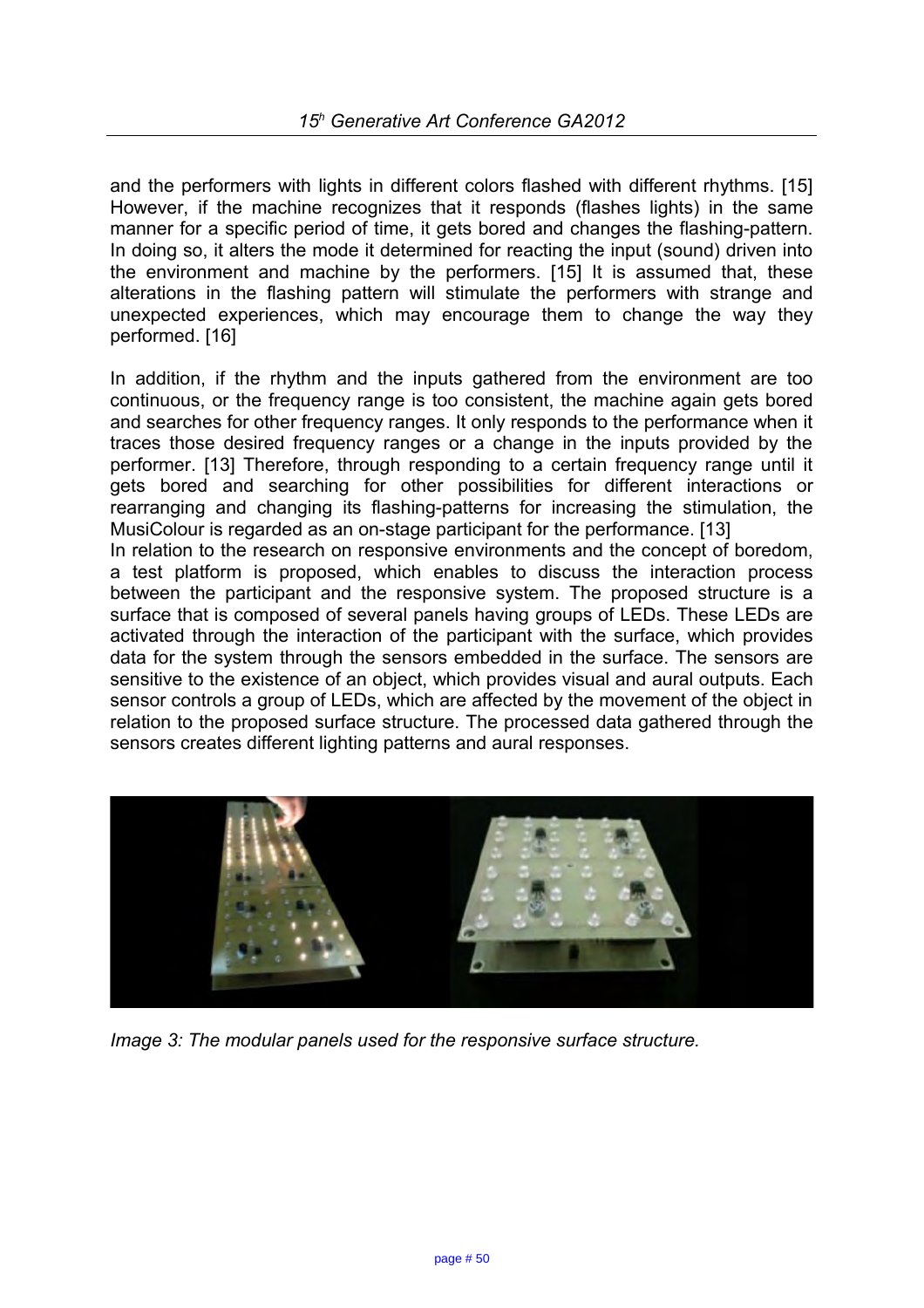

*Image 4: Abstract representation of the interaction scenario of the responsive surface.*

The proposed surface was tested through a group of participants and the interaction processes were recorded and analyzed. Besides, a questionnaire was applied to the participants, which guided the documentation of participants' experiences and comments. Analyzes of the interaction process enabled to reveal the activation frequency of each unit by the participant. After analyzing and documenting the experience of each participant, the data gathered were juxtaposed and several graphical representations were provided (Image 6).



*Image 5: Snapshot from the interaction process between the participant and the responsive surface.*

Referring to these analyses displaying the activation frequency of the units, it was concluded that, some units were activated frequently, while some were never activated. Moreover, the analyses revealed that the units located at the middle of the model were the mostly activated ones. On the other hand, the passive condition of the units located at the upper left and right corners (A and B axes) was considered as a significant indication.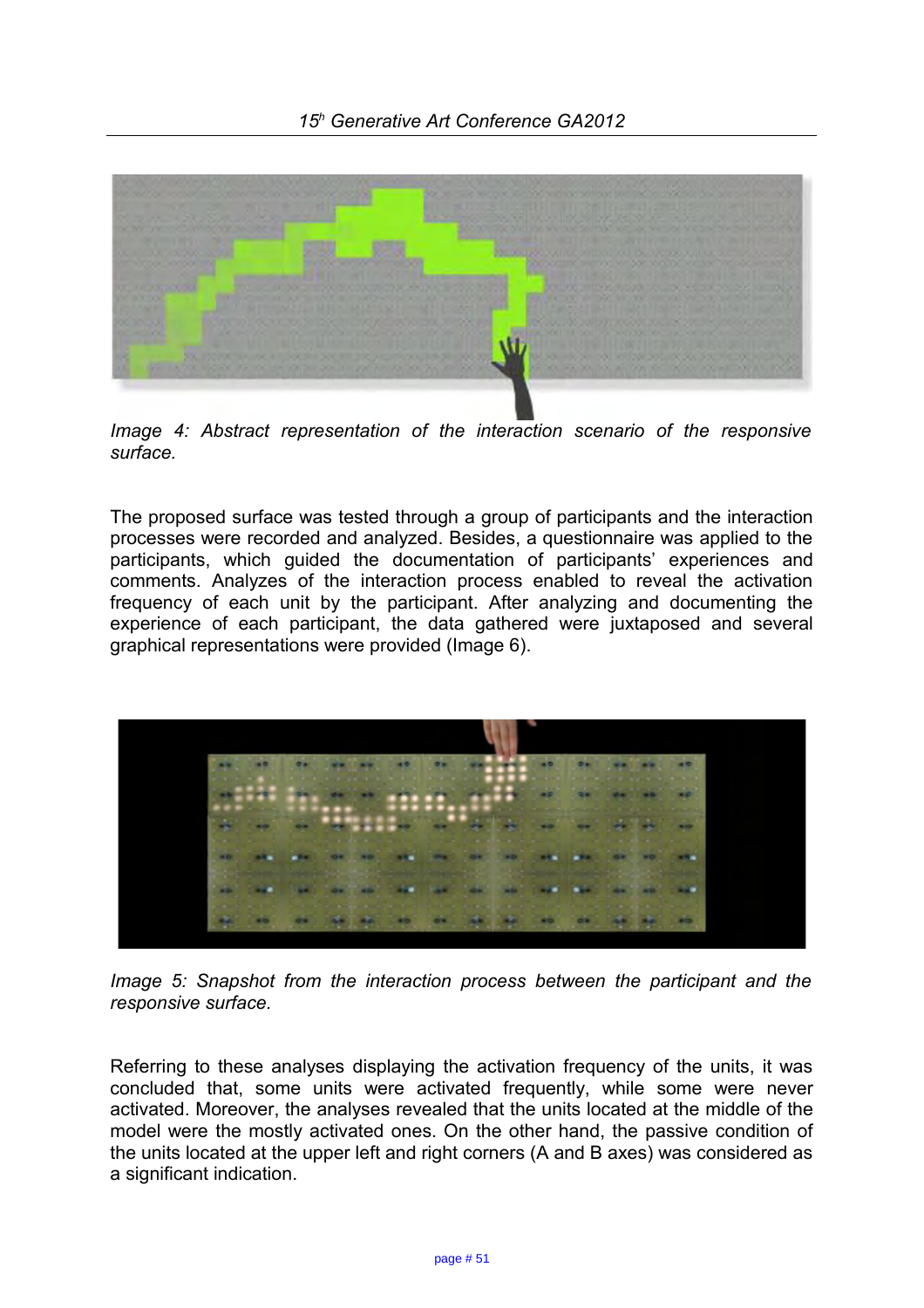

*Image 6: Graphical representation of the activation frequency of the units in first model application.*

Considering the results and evaluations of the first application, diversifying the interaction inputs/outputs between the participant and the surface was proposed as a way of satisfying the continuity of the interaction. Besides, unpredicted interaction scenarios was considered to be another factor that may trigger the relations between the parties of interaction. Therefore, a second model was provided and both visual (light) and aural (buzzer) outputs were included in the interaction process. In the second model, the activation frequency of the units was challenged by the inputs provided by the system to the environment and the participants. According to the activation scenario provided, if the participants activate the same group of elements more than 5 times in 10 seconds those units fall asleep and are inactivated for 5 seconds. Even if the participants try to activate those units they do not respond to the inputs provided by the participants. Moreover, if the participants activate the same units for more than 5 seconds without any interruption, the system gets bored and provides an aural response of buzzer sound. After the tests performed with the same participant group, the screen captures and questionnaire forms were analyzed with a similar approach that is used in the analyses of the first model application.

Referring to the graphical representations about the activation frequency of the units (Image 7), it was concluded that second pre-model application provided a more homogenous distribution. It was noticed that the frequency of activation that was concentrated at the middle part and central axes of the first model was diffused in the second model application and concentrated mostly around the units that provide an aural output. In addition to this, the analyses revealed that when the participants realized that the sensors are sensitive to a certain distance, they searched for other ways of interaction and used different parts of their bodies (their arms and faces) to activate the system.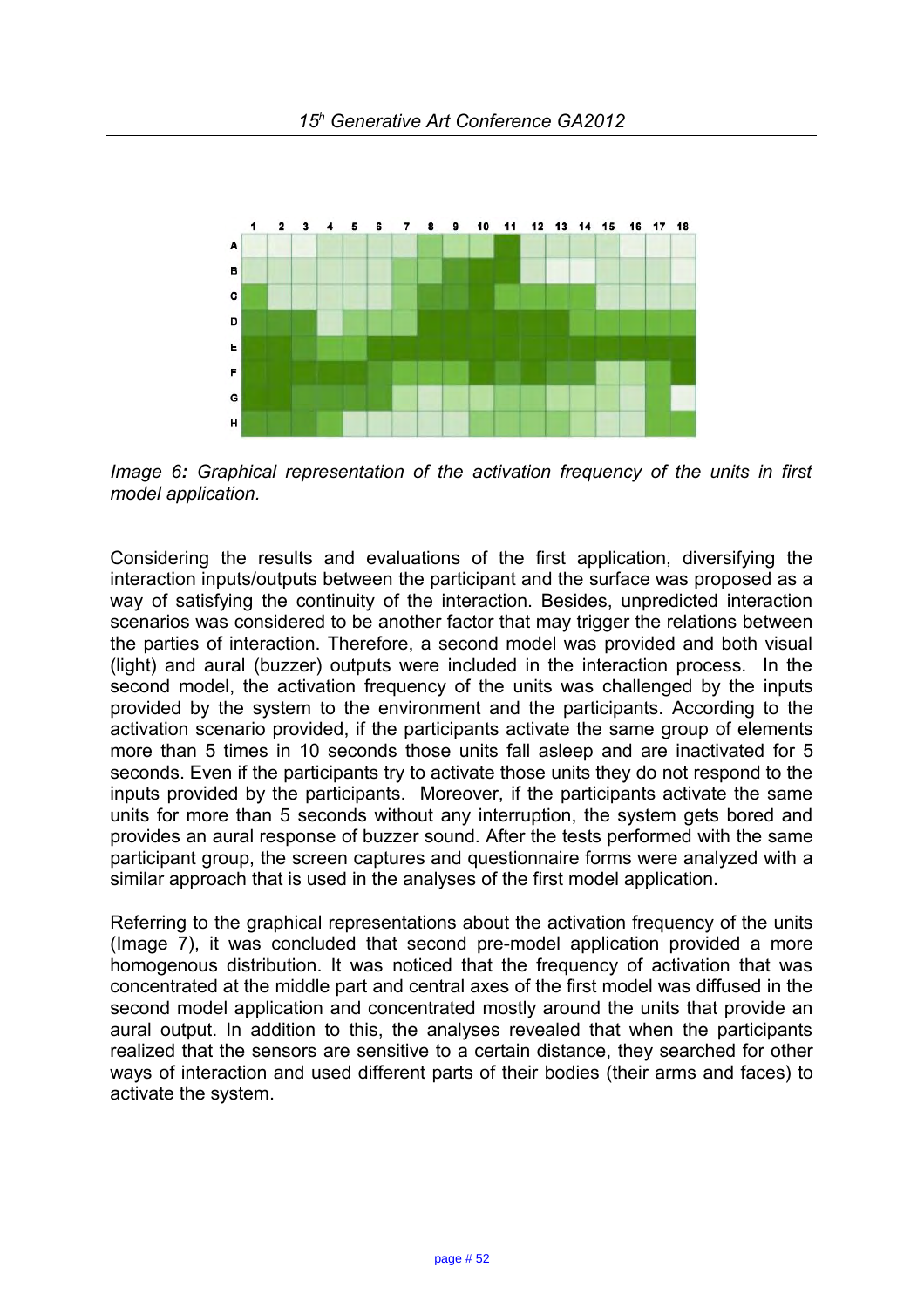

*Image 7: Graphical representation of the activation requency of the units at second model application.*

In the questionnaires the participants indicated that the aural response (buzzer) of the system had challenged their interaction with the system and they defined this condition as "unexpected". Analyzes of the interaction processes reveled that the unpredicted experience of the aural response of the system guided the participants to search for new ways of interacting with the surface. Therefore, introduction of generative impulses that is unpredicted by the participant can also be considered as a way to provide the continuity of the interaction.

## **5.Conclusion**

In reference to these analyzes it may be claimed that in the synergetic correlation of the responsive system with the participant and the environment, the interaction between the parties may lose its continuity. Interruption of the continuity may lead to similar experiences and obstruct the participation of the human and/or the system in the definition of the responsiveness of the environment. Unpredicted input to the environment inherits the potential of transforming the interaction between the participant and the system/environment that has already lost its continuity. The unpredictability of the experience may generate diverse interaction scenarios and new experiences. Besides, in the design and experience of responsive environments boredom can also be considered as positive stimuli for attaining the variety in experience and continuity of interaction. The experience of boredom may act as a drive for change, where both the responsive interface and the participant affected each other to satisfy the continuity of the interaction. Therefore, the search for the continuity of interaction can be considered as a generative approach that potentially defines dynamic and complex relations and able to generate variation in the interaction process, definition and experience of the built environment.

## **References**

[1] d'Estrée Sterk, Tristan. (2003). Using Actuated Tensegrity Structures to Produce a Responsive Architecture. *Annual Conference of the Association for Computer Aided Design In Architecture*, Proceedings, 85-93. India.